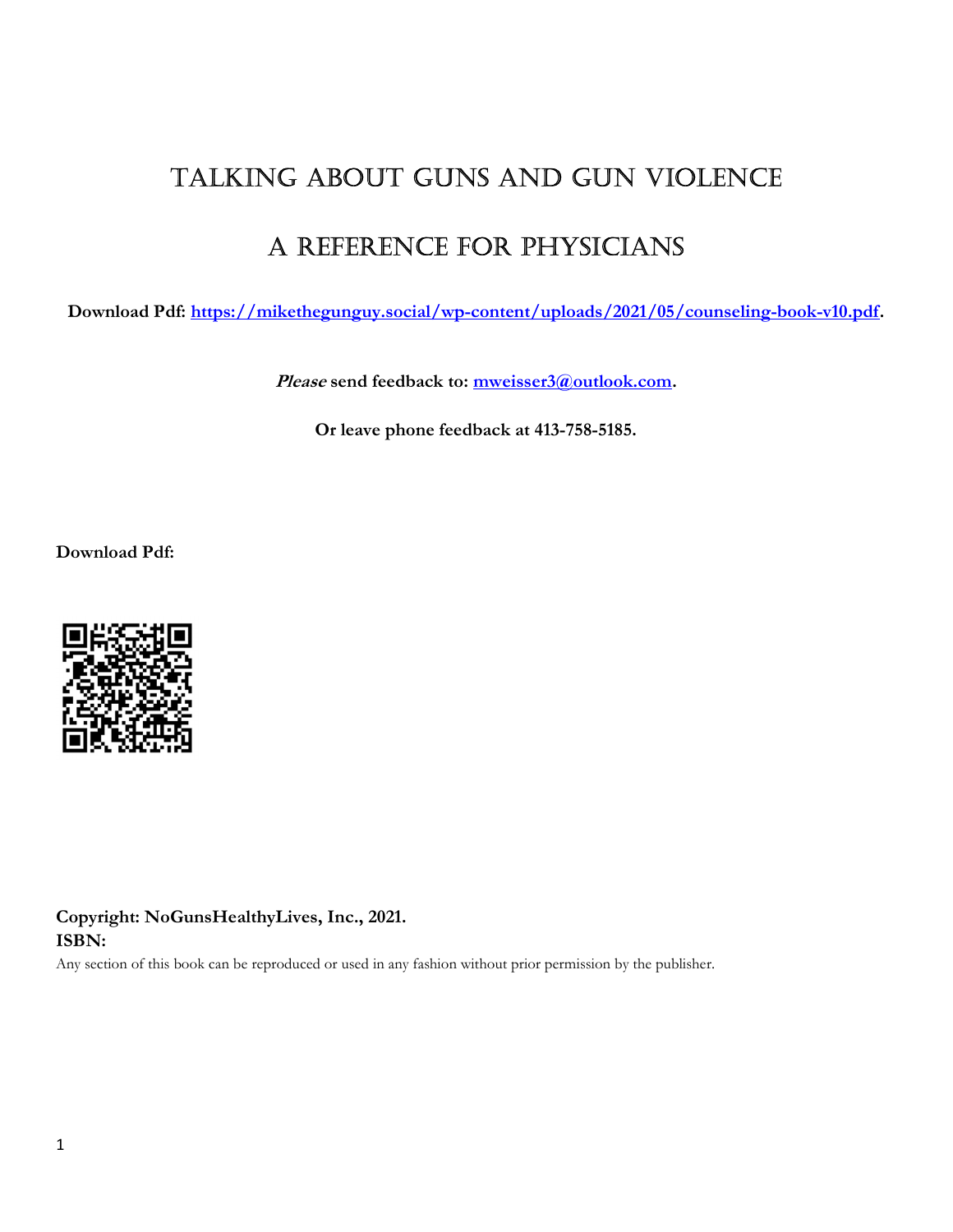conTenTs.

| <b>INTRODUCTORY NOTE.</b>            | 3                |
|--------------------------------------|------------------|
| <b>WHAT IS A GUN?</b>                | 4                |
| WHAT ARE GUNS DESIGNED TO DO?        | 6                |
| <b>TALKING ABOUT GUNS.</b>           | 8                |
| <b>TALKING ABOUT GUN VIOLENCE.</b>   | 9                |
| APPENDIX I. MEASURING GUN LETHALITY. | 12 <sub>12</sub> |
| APPENDIX II. THE 2ND AMENDMENT.      | 13               |
| NOTES.                               | 14               |
| <b>GLOSSARY</b>                      | 15               |
| <b>PICTURES</b>                      | 16               |
| <b>GETTING RID OF A GUN</b>          | 18               |
| <b>CONTRIBUTORS</b>                  | 19               |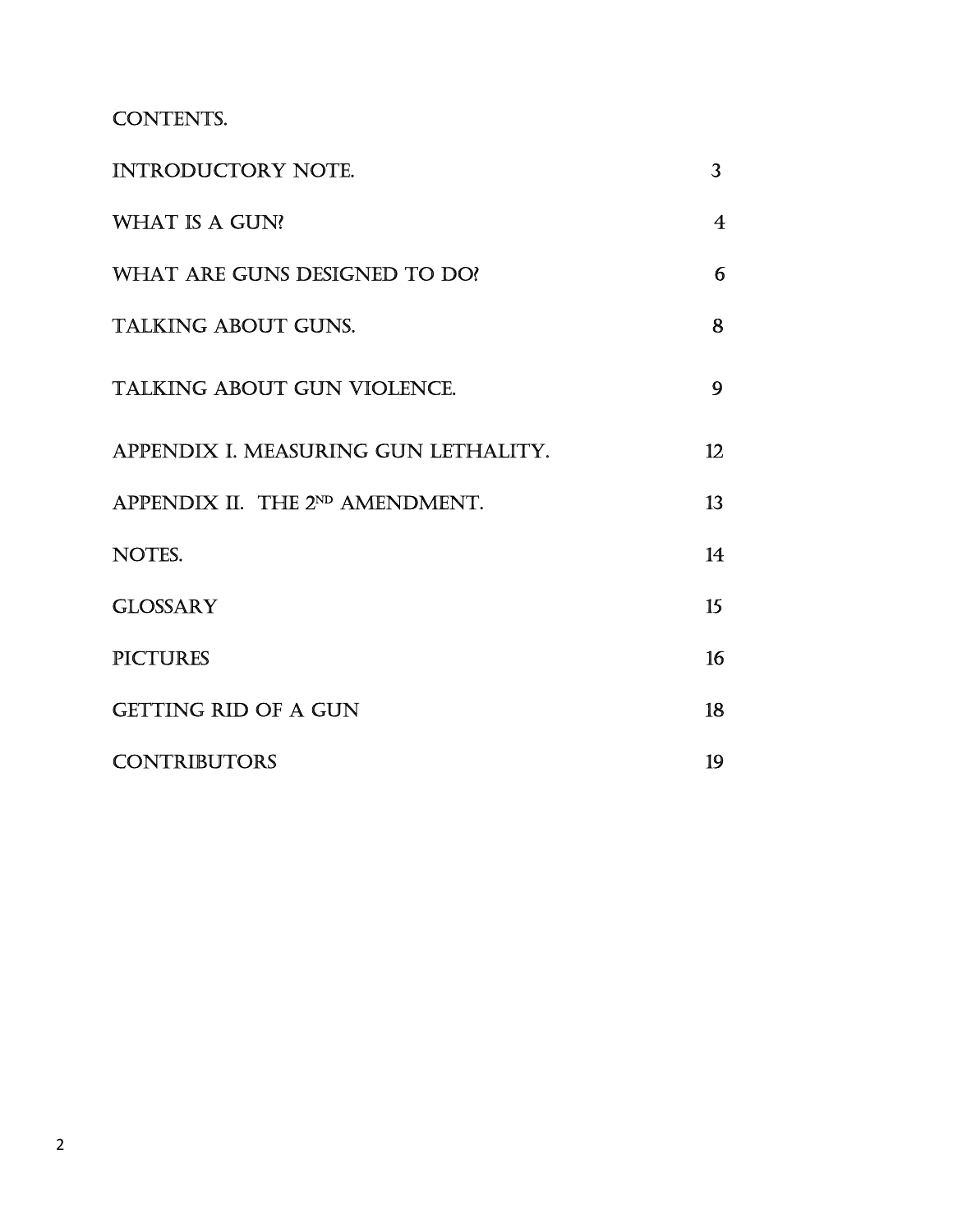### inTroducTory noTe.

The purpose of this reference work is to give medical caregivers the information that will allow them to feel more comfortable when they find themselves in a clinical discussion with someone who owns or is interested in owning and using guns.

Talking to a parent about making sure their child uses a seatbelt is easy because we all drive cars. Talking to an adult about a proper diet is also easy because we are all tempted to chomp down some potato chips from time to time.

Guns are different. If you do not own a gun, you might feel reluctant to discuss gun violence with a gun owner because your lack of knowledge and experience in this area could make it difficult for you to understand or validate what you are being told.

This text is not a primer on medical education. It does not present a counseling narrative which meets the medical requirements for discussing any medical issue in or outside of a clinical setting. It is to be used as a reference work to help you better understand what someone might say to you about their guns.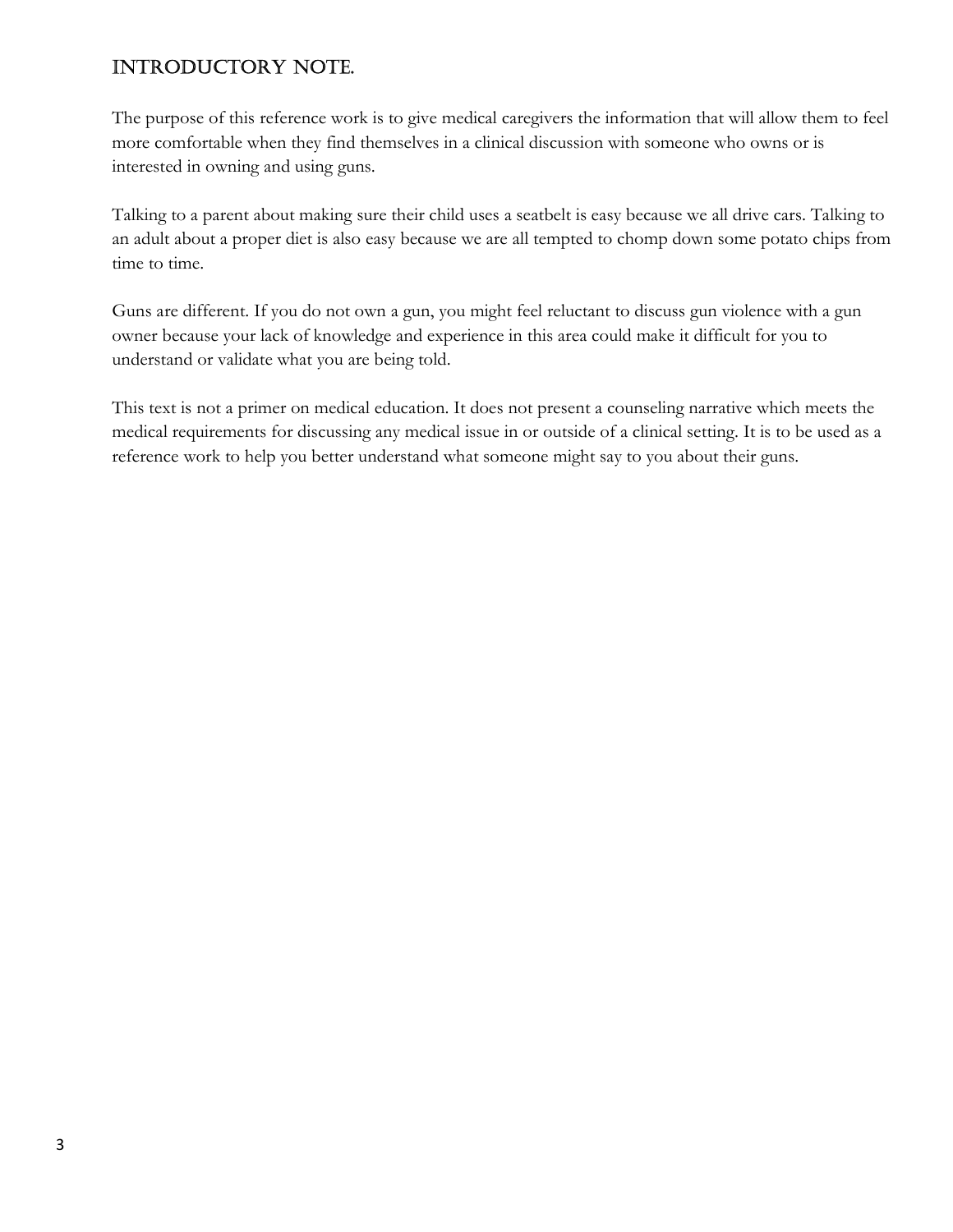### WhaT is a gun?

A gun is a mechanical device which propels a solid object, called a bullet, in the direction in which the gun is pointed. The bullet, which usually weighs between one-third and half an ounce and is fabricated out of lead or alloys, leaves the barrel as fast as a rocket breaks away from Earth's gravity and begins to travel the 238,855 miles to the Moon.

When a solid object like a bullet hits a human body at such a high speed, it will cause serious, often lifethreatening damage.<sup>1</sup> Not only will the bullet usually penetrate the skin, but it will often move throughout the body, destroying muscle, bone, tissue, whatever it hits as it advances through the human frame.<sup>2</sup>

In order for a mechanical device to function as a gun, the rear of the ammunition (the 'primer') is struck hard enough to create a spark which ignites the propellant (the 'powder charge') which in turn releases gas inside the case, creating enough pressure to propel the bullet towards the target:



The hammer is what hits the rear of the ammunition, the trigger is what cocks the hammer and then drops it onto the ammunition with enough force to create the spark which ignites the powder. These two parts, hammer, and trigger are connected by a spring or multiple springs. The hammer, trigger and springs are called the gun's 'action.' Without an action, a gun cannot function as a gun.

A gun will also be fitted with parts designed to hold ammunition for the gun. These parts can be found either inside or outside the gun's frame, such as a cylinder holding ammunition for a revolver or a magazine holding ammunition for a pistol.

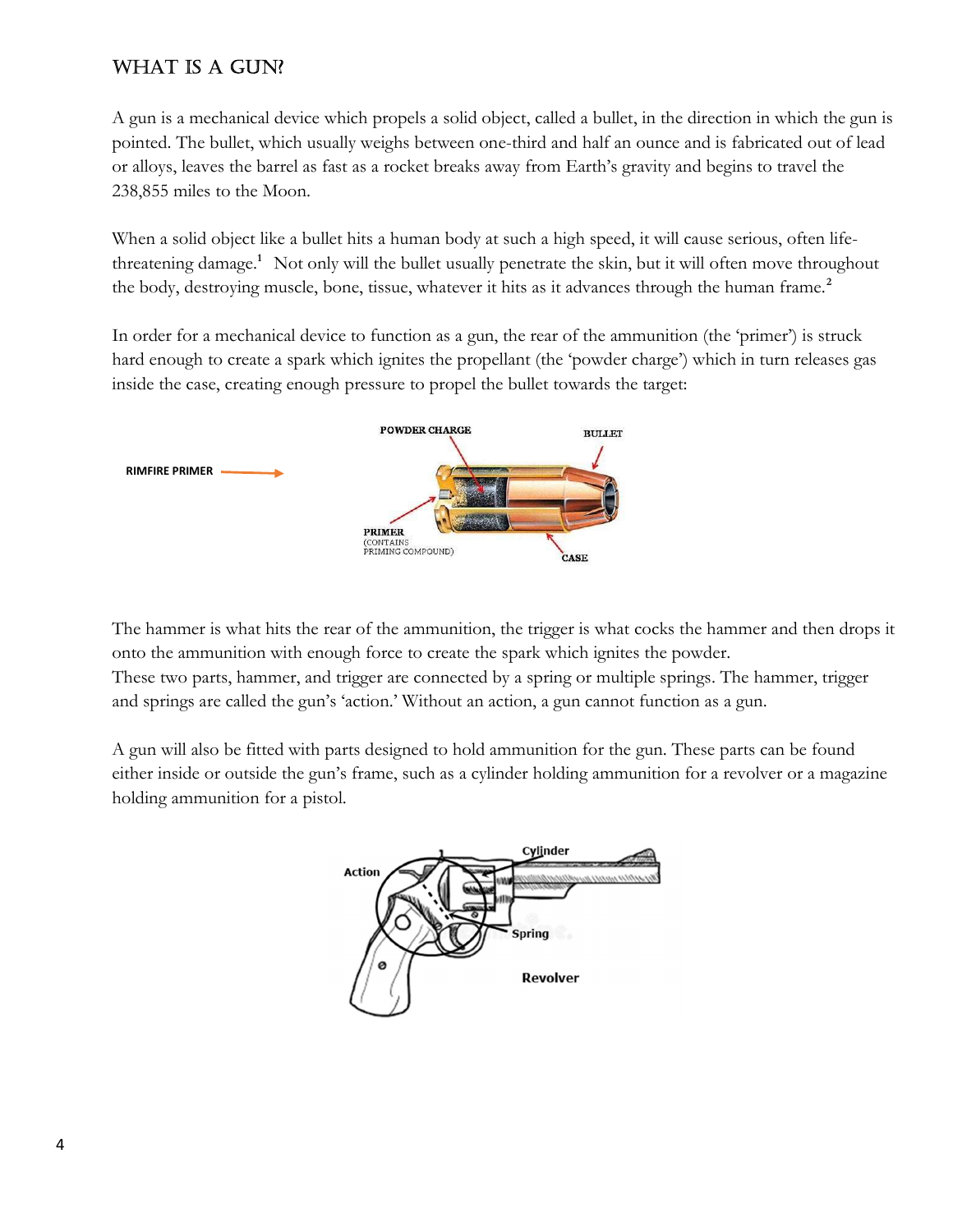

A gun may also be mounted with glass optics or fixed, metal sights to help aim the gun accurately. Many guns are now fitted with laser beams which also help to aim the gun.

Handguns are built with steel or polymer frames which contain the movable parts. The frame is usually a single piece with a grip for holding the gun with one hand and a slide which holds the barrel.

Long guns are built with wood or polymer stocks which contain the moveable parts and the barrel. The rear of the stock is placed against the shoulder for stability and ease of fire.

Revolvers and pistols are referred to as 'handguns.' Rifles and shotguns are referred to as 'long guns.' These designations usually are based on licensing definitions because many states have different age and legal requirements for purchasing or owning handguns, as opposed to long guns.

Every gun sold in the United States must have a unique serial number that is printed or stamped onto the outside of the gun. There is no federal law preventing individuals from making their own guns, and such guns do not require a unique serial number. The requisite parts required to assemble a gun can be easily purchased at gun shows or online. Such guns are often referred to as 'ghost guns' and are not legally transferable to anyone else.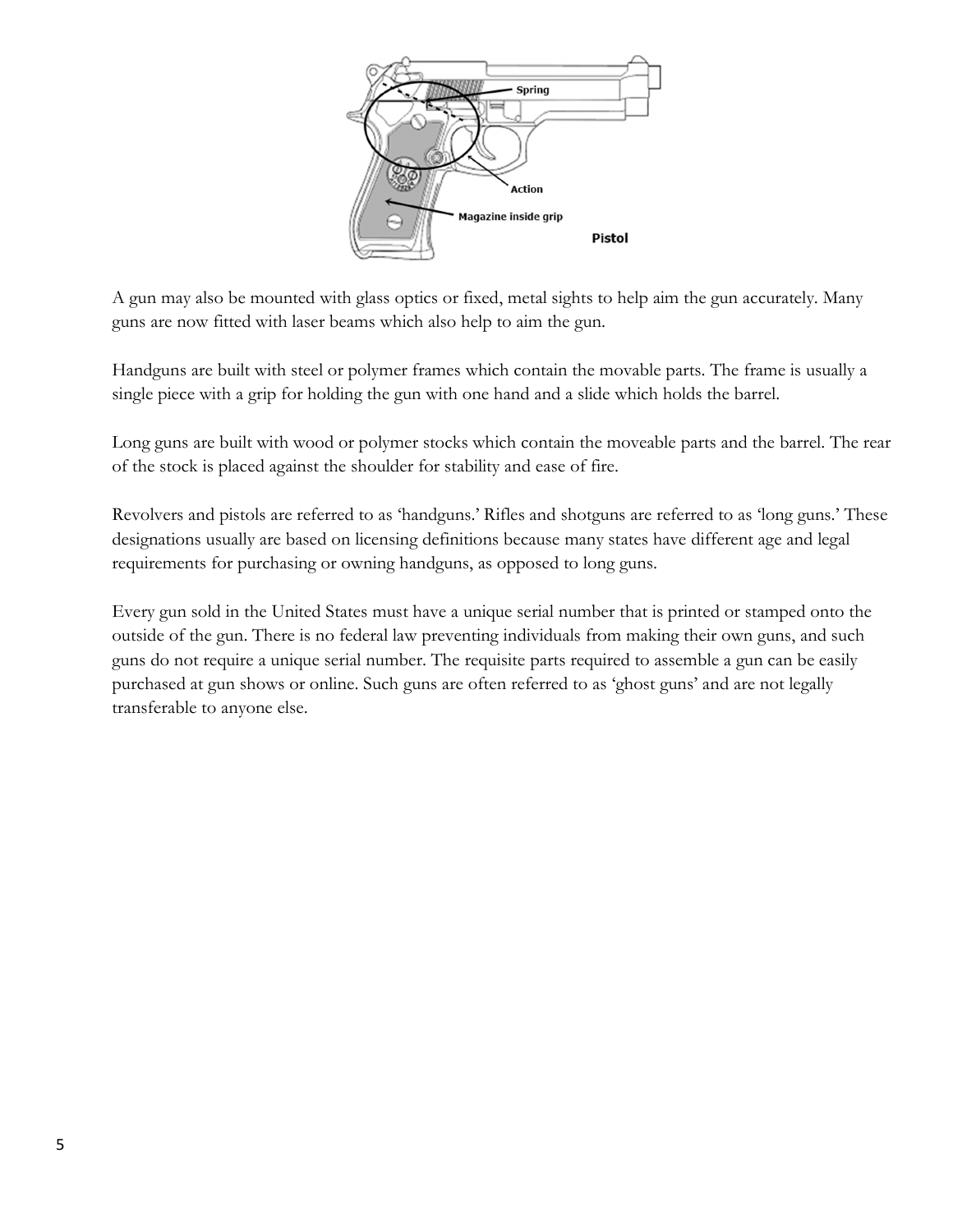## WHAT ARE GUNS DESIGNED TO DO?

Guns are designed to be used for three purposes:

- A. Competitive or informal shooting, the latter called 'plinking.'
- B. Hunting.
- C. Tactical law enforcement or military applications.

#### A. Competitive or plinking guns.

The word 'plinking' is simply slang for describing any kind of informal shooting, such as aiming at an old can or maybe a plastic container filled with water which will then burst when the container is struck by a shell.

The 22-caliber, or rimfire caliber, is favored for competition and plinking because the ammunition is very accurate and creates little recoil when the gun is fired. The term 'rimfire' refers to the location of the primer, which is inside the rim of the shell rather than in the middle of the shell as pictured on Page 4.

The lack of recoil makes it easy to shoot a target gun many times without losing aim or concentration due to muscle fatigue. Rimfire ammunition is also much cheaper than centerfire ammunition used in hunting or tactical guns.

Competition/plinking guns can be used to commit gun violence, but the small size of the cartridge means that the injury will probably not be severe unless the shooter hits a lethal spot. Moreover, a rimfire bullet's small diameter means that the penetration will not necessarily cause enough initial bleeding to produce an immediate, life-ending threat.

Since guns that are shot competitively require very accurate aim, whether they are rifles or handguns they usually require a long barrel so as to give the shooter a clearer target picture between the front and rear sights, or to mount a scope. Generally speaking, competitive rifles have a barrel of at least 22" in length, competitive handguns are fitted with barrels at least 6" in length.

#### B. Hunting Guns.

Hunting guns are designed to be used either for game animals or for birds. Most game animals are hunted with centerfire rifles or shotguns, while shotguns are used for hunting birds. Most hunting rifles and shotguns have an ammunition capacity of five or six rounds, and sometimes require a manual reloading process after every firing of the gun.

Most hunting rifle calibers are 30-caliber or larger; the word 'caliber' refers to the diameter of the bullet at its base, expressed in fractions of an inch. Thus, a 30-caliber bullet is .30 of an inch.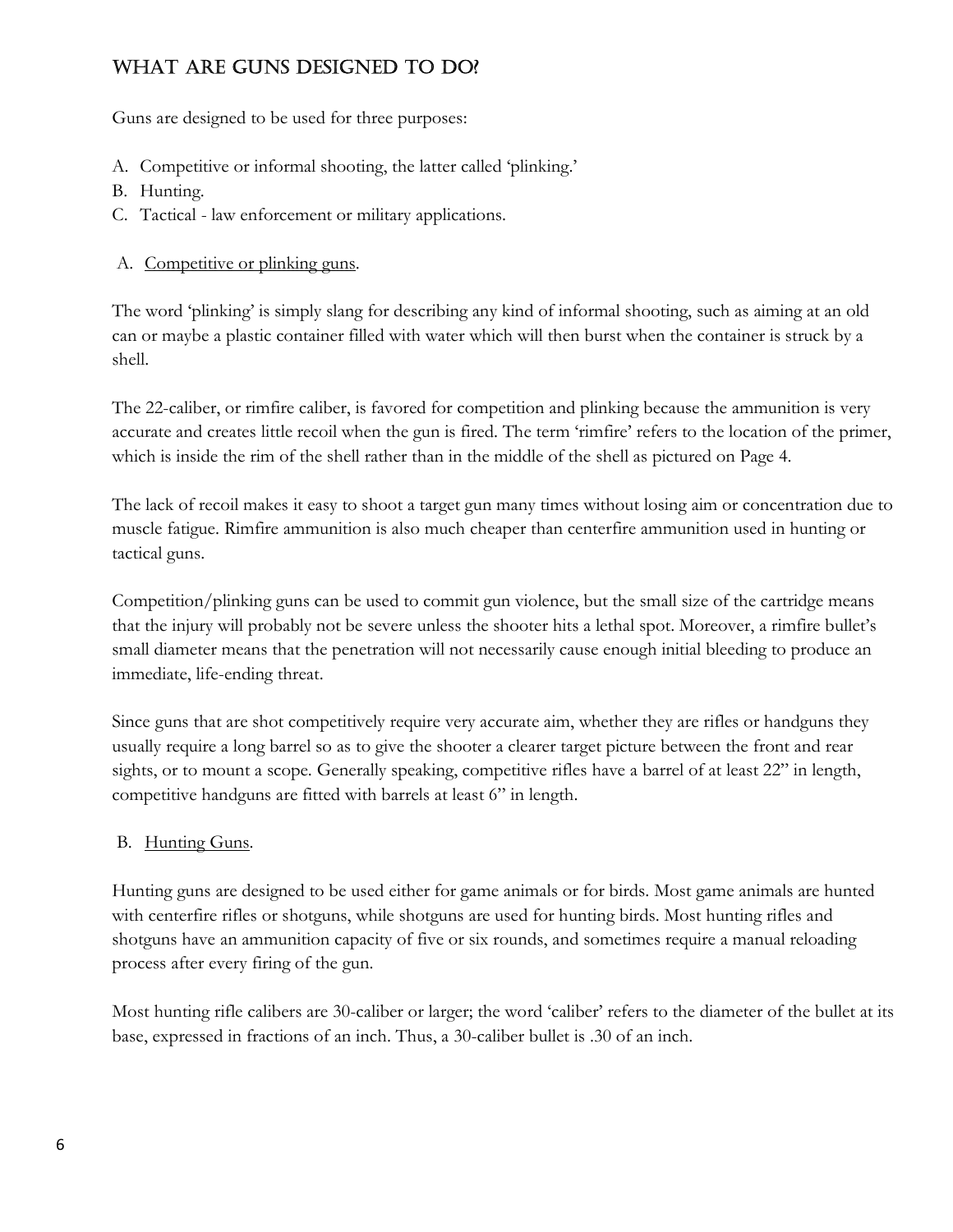Shotgun calibers are expressed in gauges, which reflects the number of individual lead or steel pellets packed into each piece of ammunition adding up to one pound. Hence, a 12-gauge round has fewer pellets than a 20-gauge, but the 12-gauge pellets are also larger.

Hunting rifle ammunition will often travel 600-800 yards at high speeds, shotguns have an effective range of one hundred yards or less. On the other hand, since a round of shot contains multiple solid pellets, shotguns can be extremely lethal if fired at close range.

Like competitive guns, hunting guns also require long barrels for better sight perspective or mounting scopes. Generally speaking, such guns are fitted with barrels that are 22" or longer. Like competitive/plinking guns, this design factor also limits the concealability of such guns.

#### C. Tactical Guns

A tactical gun is designed for use by the military, armed law-enforcement, or both, even if it is made available for commercial sale. When a tactical gun is sold on the commercial market, it is referred to as a 'self-defense' gun.

The specific design and functional features used in tactical guns are described in Appendix I. The United States is the only country in the entire world which does not restrict commercial sales of tactical guns only to law enforcement or military troops.

Tactical guns, particularly tactical handguns, account for at least 95% of the intentional gun injuries committed each year.<sup>3</sup> This percentage includes more than 20,000 suicides committed each year with guns, which often involve the use of non-tactical guns.

When someone states that they own or desire to own a 'self-defense' gun, they are saying that the gun is a tactical gun which is designed only for the purpose of committing an act of gun violence. Gun violence is what happens when someone consciously decides to harm themselves or someone else with a gun.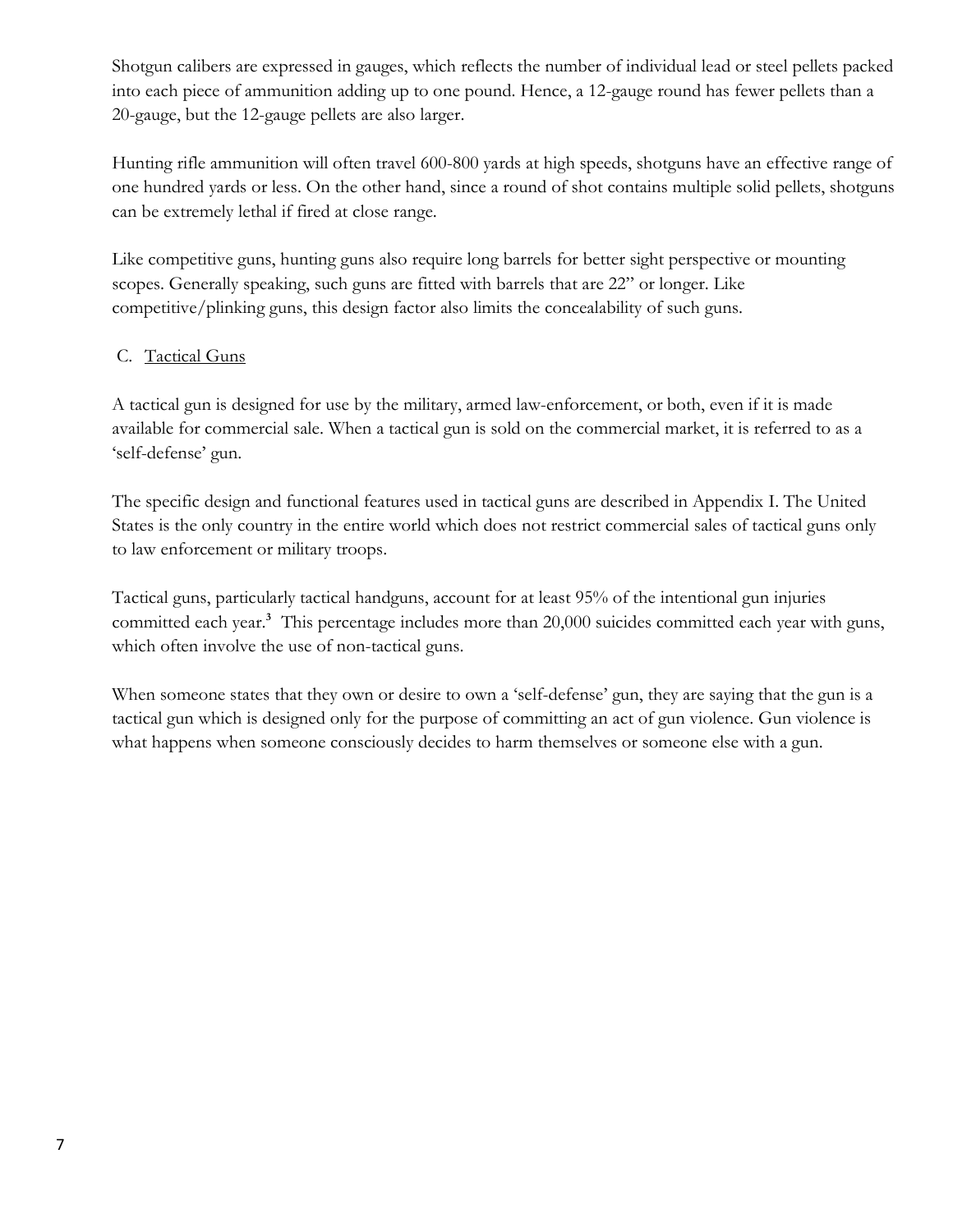## Talking abouT guns.

In order for someone to commit an act of gun violence, an individual must accomplish eight separate tasks. This process may happen in a brief period of time or may occur over a number of years. Unless all eight tasks are completed by someone, gun violence cannot occur.

The tasks are:

- 1. Interested in acquiring or using a gun.
- 2. Acquires a gun.
- 3. Acquires ammunition for the gun.
- 4. Loads the gun.
- 5. Puts the gun where he/she can easily pick it up.
- 6. Picks up the gun.
- 7. Points the gun at himself or someone else.
- 8. Fires the gun.

Obviously, an intervention prior to accomplishing Task #1 will be the most effective, pro-active method to reduce gun violence. This is why continuing the dialog with individuals who indicate there is no gun present in their environment is as important as continuing the dialog with someone who states that they have access to a gun.

If someone indicates that they are interested in acquiring a gun, or if a gun is present and available for use (tasks #1 and #2), you should then ask the individual to describe the type of gun that they either can use or are thinking about acquiring.

By asking the individual to talk about the gun, you are making it clear that you are interested in engaging in a dialog about guns, not just making a judgement about whether a gun is present and how it will be used. Engaging in such a dialog overcomes the natural tendency of actual or potential gun owners to feel defensive about gun ownership when discussions of gun risk arise.<sup>4</sup>

By initiating a discussion about the type(s) of gun(s) being considered for purchase/use, you can also make an important determination about the level and immediacy of risk. Different types of guns present different levels of risk, depending on how they are designed and how they are used (see Appendix I.)

Focusing on the gun also relieves the caregiver of having to engage in a discussion about 2<sup>nd</sup>-Amendment 'rights.' The laws defining gun ownership and gun use, particularly the 2nd Amendment, are covered in Appendix II.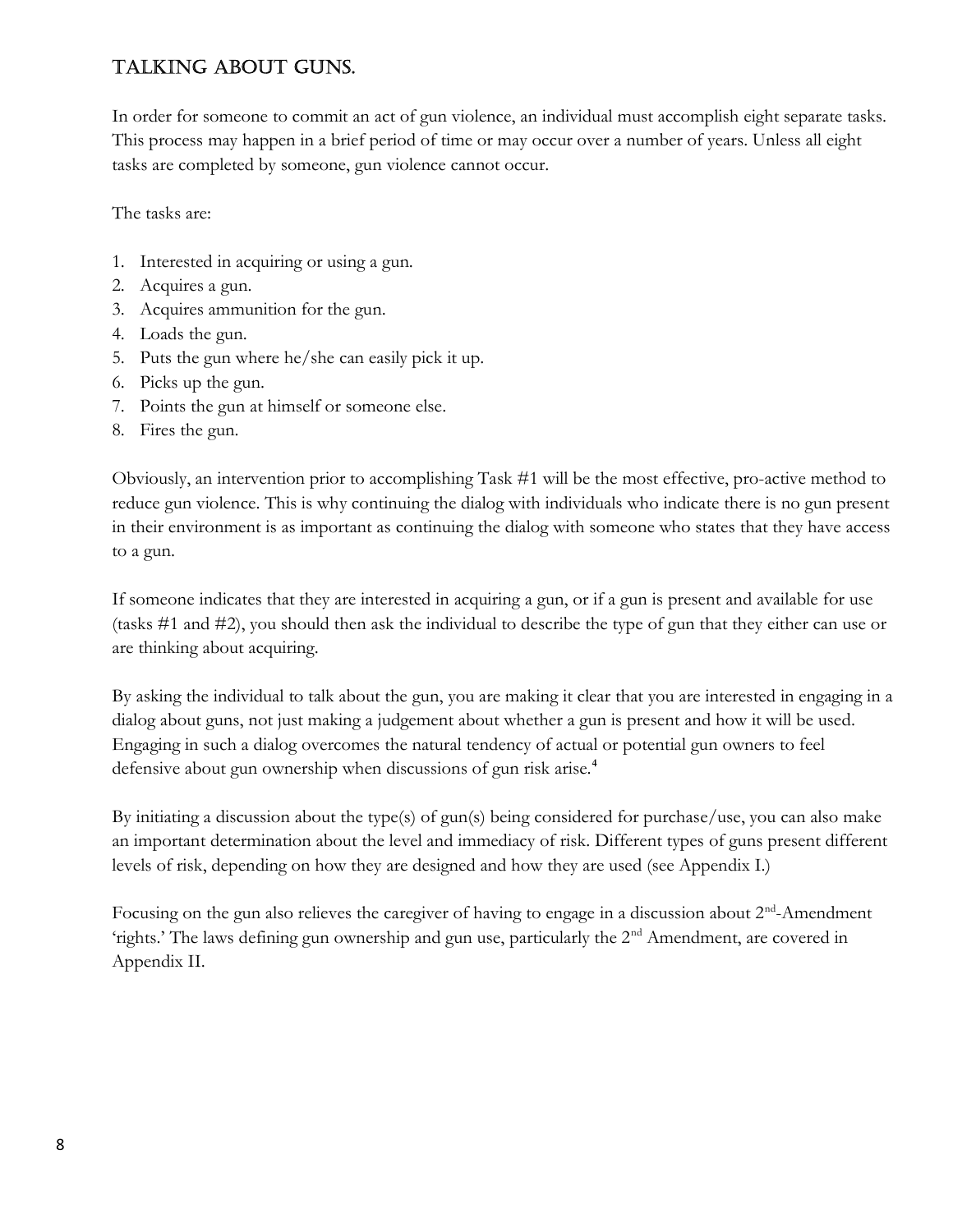# Talking abouT gun violence.

Research indicates that most individuals who commit gun violence show an interest in guns in their early teens.5 At the ages 12-13, most of these adolescents are considering Task #1 in the process which leads to gun violence. By age 16, they have often initiated and perhaps accomplished Task #2.

Talking to adolescents about risky behavior is challenging because such individuals are not particularly riskaverse during their adolescent years.<sup>6</sup> When an adolescent is asked to explain their interest in gun ownership or gun use, they will probably respond by stating that guns are 'cool,' or gun ownership is 'something I want to do,' or some other non-explicative response. They may also entirely deny any interest in guns.

Gun owners, both adolescents and adults, may also justify gun access because they believe a gun will protect them from harm. This view often reflects the narrative employed by the gun industry to promote product sales.

If the gun is being used for hunting or sport, particularly if it is a rifle or a shotgun, the dialog should focus more on accidental injuries because most of these types of guns are not often used in intentional shooting events.

Tactical guns have become increasingly popular and are invariably used in mass shooting rampages like Columbine or Sandy Hook, as well as in the more than 225 random acts of gun violence (fatal and non-fatal assaults) which occur every day. Individuals who indicate ownership of tactical guns or an interest in acquiring a tactical gun, should be informed that such weapons create the highest degree of risk. They should also be informed that access to any gun, regardless of type, creates medical risk.<sup>7</sup>

If the individual states their desire to gain or maintain access to a tactical gun, or any gun, you should always promote a mitigating strategy (ex. safe storage) while making it clear that no strategy will eliminate the risk of gun violence other than getting rid of the gun(s).

#### Safe Storage Options.

There are two options for safe storage of guns which can be discussed if the gun owner is willing to accept the risks of gun access in the home:

- 1. A safe or other secure storage device which can only be opened by designated individuals who are allowed access to the guns.
- 2. A tamper-proof device which attaches to the gun and renders it inoperable, such as a trigger lock or a breech block.

Neither safe storage option renders the home completely free of the risk from guns. If a gun safe is operated with a combination or a key, an unauthorized person may either learn the combination or find the key. Most trigger locks and other external locking devices can be easily overcome, and YouTube contains many videos demonstrating how nullifying a locking device can be accomplished quickly without requiring special tools.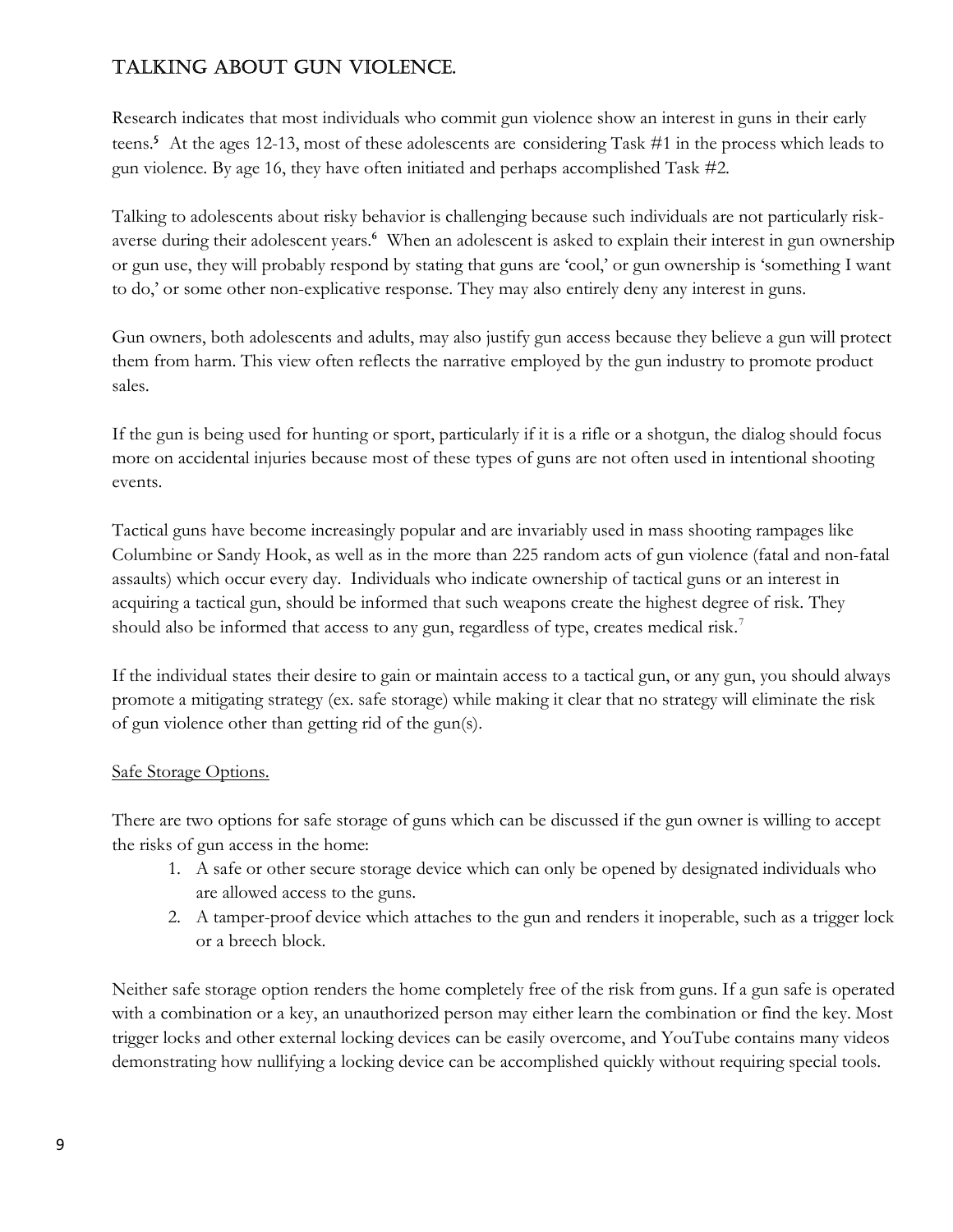Gun safes and other safe-storage devices can be purchased at a gun shop or at many chain stores which stock home tools and furnishings, such as Walmart, Home Depot and Tractor Supply outlets. Many safes now feature electronic opening, as opposed to manual opening devices like a combination dial or a key. Electronic opening devices are just as secure as manual devices, except that batteries may fail without warning, so it is advisable to always have additional batteries available or a charging device.

A special warning should be given to gun owners who believe they can reduce gun risk by hiding their guns without locking them u

or locking them away. School-age children, as well as adults with social access to the home will quickly and easily find those guns.

Gun Safes



The most secure storage device is a standalone safe which is usually 60 inches high and 36 inches wide. Such units cost between \$1,000 and \$1,500, depending on whether they are lined for protection from fire, and other features. States that require storage devices often reduce or eliminate sales tax on such units.



The safes which hold only handguns can be purchased for \$50 and can be placed inside a closet or in some other location which doesn't require the space used by a large, standalone safe. These safes (such as the one pictured above) are often opened with an electric combination but such devices also have batteries that wear out without prior warning.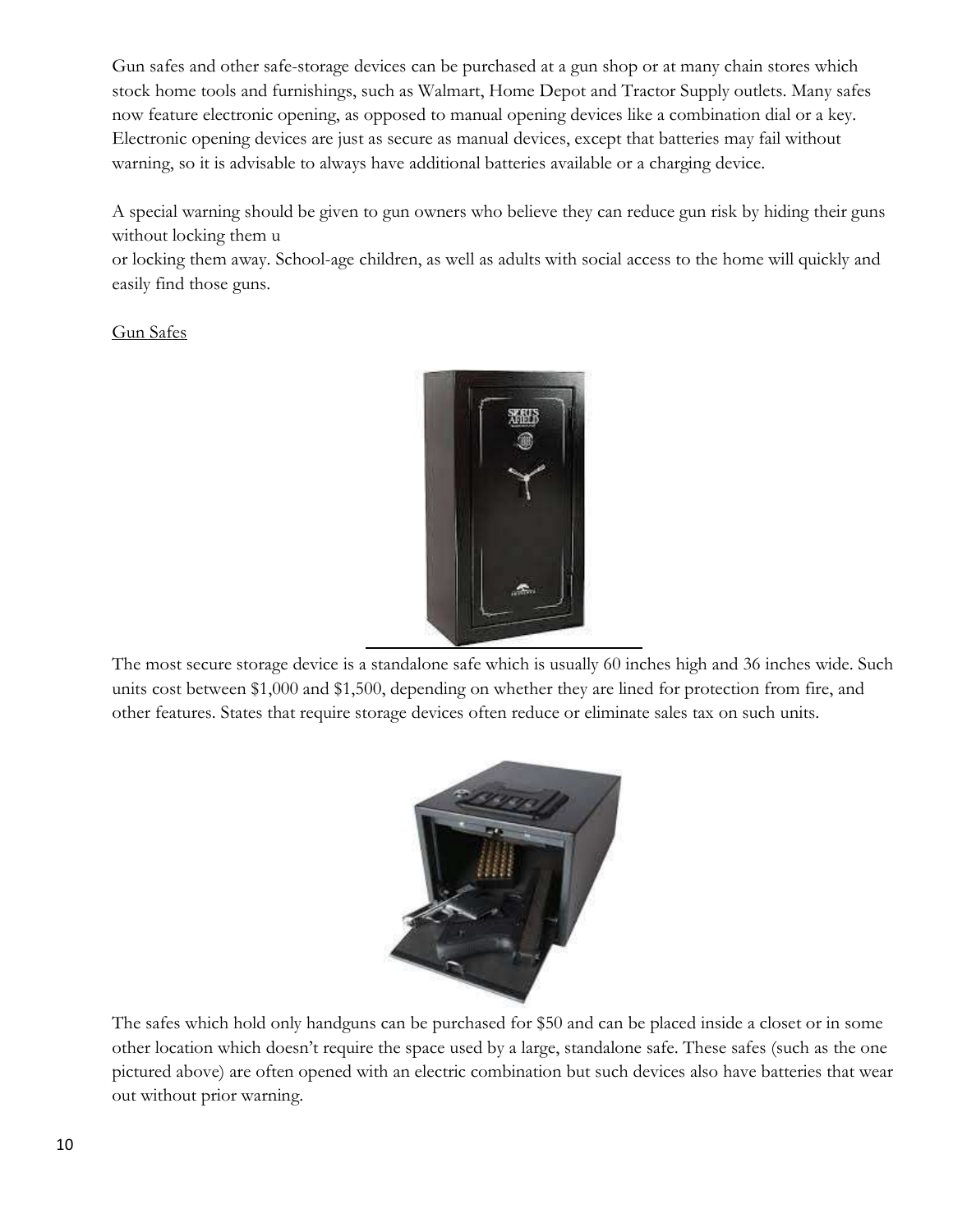#### Gun Locks



A trigger lock disables the trigger, thus rendering the gun inoperable. Federal law requires that every new gun include a lock, but locks are not required for used guns, except in certain states. Unless a state has passed a Child Access prevention (CAP) law, trigger locks or other locking devices are also not required when a gun is sold or transferred privately.



Cable locks are wrapped around the firing mechanism or breech of a gun and render the gun inoperable. They can be fitted easily on both handguns and long guns. Such locks cost \$5 and are often available at no cost at local law enforcement agencies.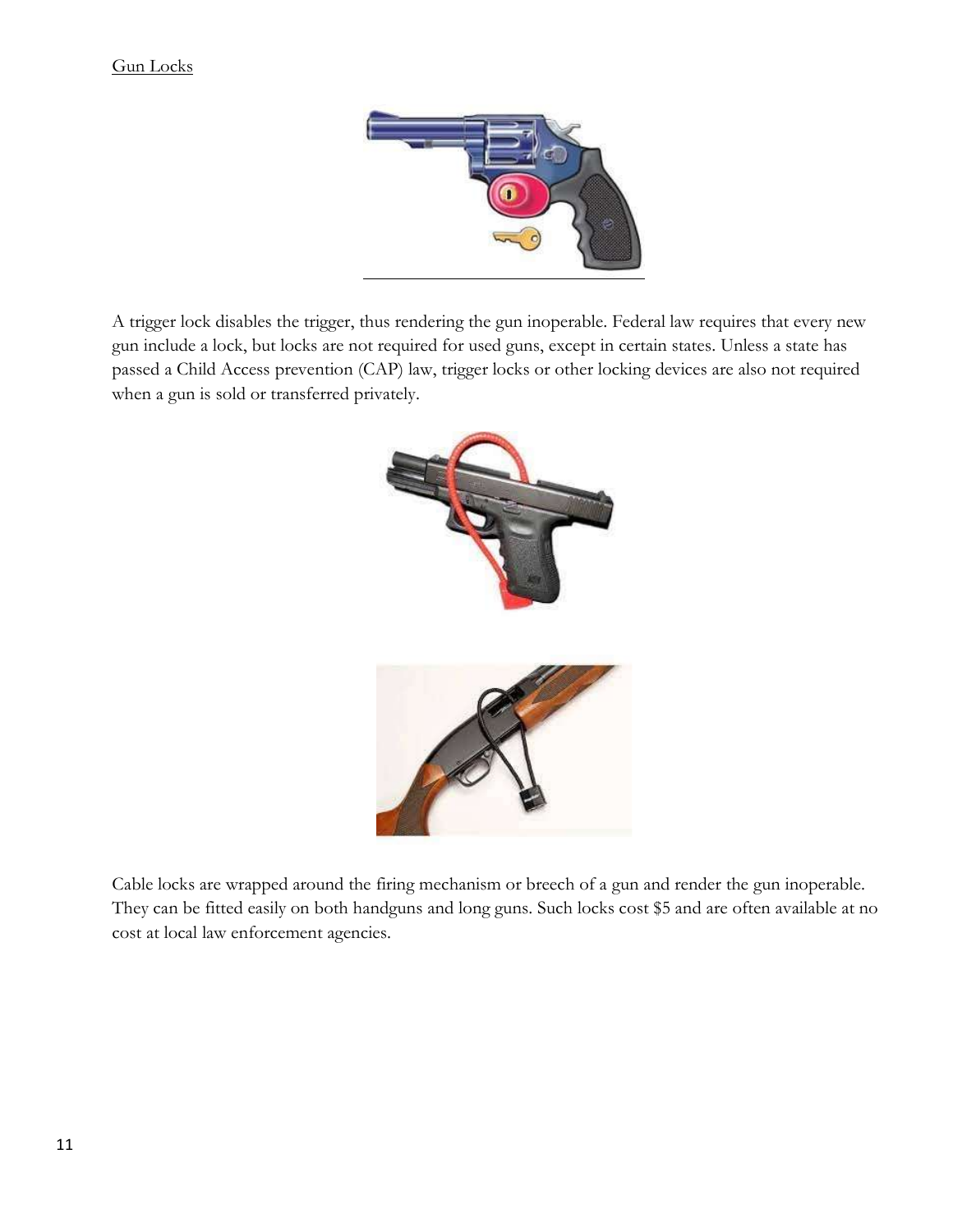# appendiX i. measuring gun leThaliTy.

All guns are lethal. Some guns, however, are more lethal than others. Lethality is measured by:

- 1. The size and speed of the ammunition for which a particular gun is designed.
- 2. The ease and speed with which the gun can be loaded, aimed, and fired.
- 3. The degree to which a gun can be concealed and carried into a location where it will be used to injure others.

Guns designed for hunting and sport are lethal. However, they are not designed to be aimed and fired quickly, nor are they designed to be carried on the person in a concealed fashion. The following types of guns are designed for hunting and sport:

- 1. Bolt-action rifles.
- 2. Lever-action rifles.
- 3. Pump-action rifles and shotguns.
- 4. Self-loading rifles (manually reloaded after every shot.)
- 5. Self-loading shotguns (manually reloaded after every shot.)
- 6. Semi-auto rifles and shotguns with top-loading magazine.
- 7. Pistols and revolvers with target-length barrels.

The following types of gun are designed as tactical guns:

- 1. Semi-auto rifles, shotguns, or handguns with bottom-loading magazines.
- 2. Shotguns with barrels of less than 20" in length.
- 3. Concealable handguns (barrel length of less than 4".)

#### Automatic versus Semi-automatic guns.

The Federal Government and most state governments make a very clear distinction between full-auto and semi-auto guns in terms of licensing and ownership. Full-auto guns, often referred to as 'machine guns,' require one pull of the trigger for all of the ammunition in the gun or in a magazine attached to the gun to be discharged. Semi-automatic guns require the trigger to be pulled for every round that is fired.

Full-auto and semi-automatic guns, on the other hand, do not require that the shooter manually reload the gun after each round has been discharged, which is why full-auto and semi-automatic guns are usually considered to be tactical guns, as opposed to hunting guns usually require a manual reloading of fresh ammunition after each discharge of the gun.

Licensing for full-auto weapons is allowed, but it is a lengthy and expensive process which usually requires multiple background checks both by federal and local authorities. Semi-automatic guns, even if they are tactical guns, only require a standard background check and the licensing process, if there is a process, is quickly and easily completed, assuming that the buyer meets the legal qualifications for owning any gun.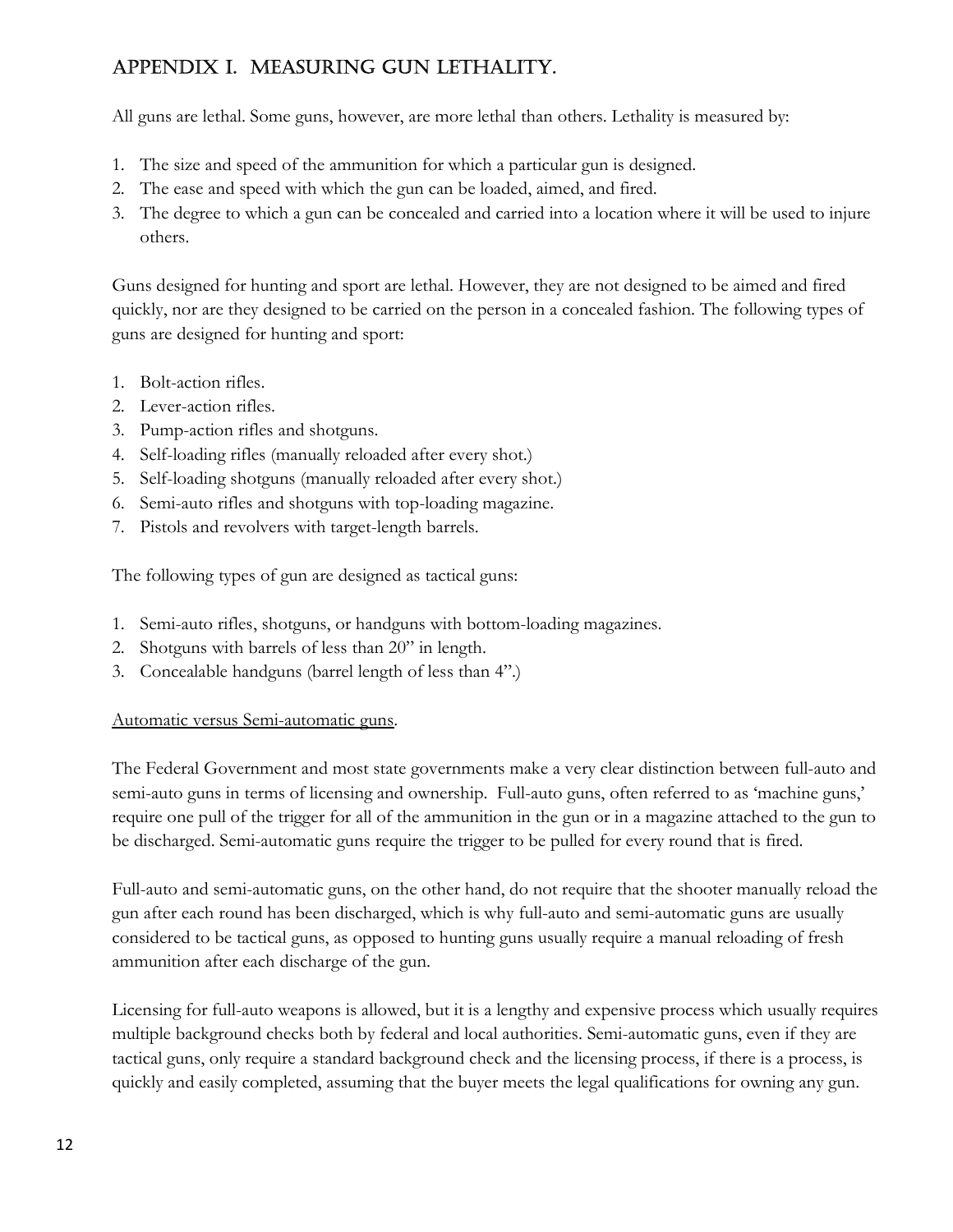# APPENDIX II. THE 2ND AMENDMENT.

The text of the Second Amendment reads in full: "A well-regulated Militia, being necessary to the security of a free State, the right of the people to keep and bear Arms, shall not be infringed."

The 2<sup>nd</sup> Amendment does not define gun 'rights.' You are not infringing on anyone's gun 'rights' by talking to them about guns or any issue related to guns. In 2017, the 11<sup>th</sup> Circuit Federal Court overturned a Florida law that sought to criminalize physicians who counseled patients about guns.

Constitutional 'rights' are defined by laws. The Federal Government has passed four laws that regulate the commerce and ownership of guns. These laws were passed in 1934, 1938, 1968 and 1994. The laws are described and reproduced on the ATF website.<sup>8</sup>

The  $2<sup>nd</sup>$  Amendment was the subject of a ruling in 2008. The ruling found that the  $2<sup>nd</sup>$  Amendment gave Constitutional protection to keeping a handgun in the home. It did not grant Constitutional protection to either long gun ownership or carrying any kind of gun outside of the home.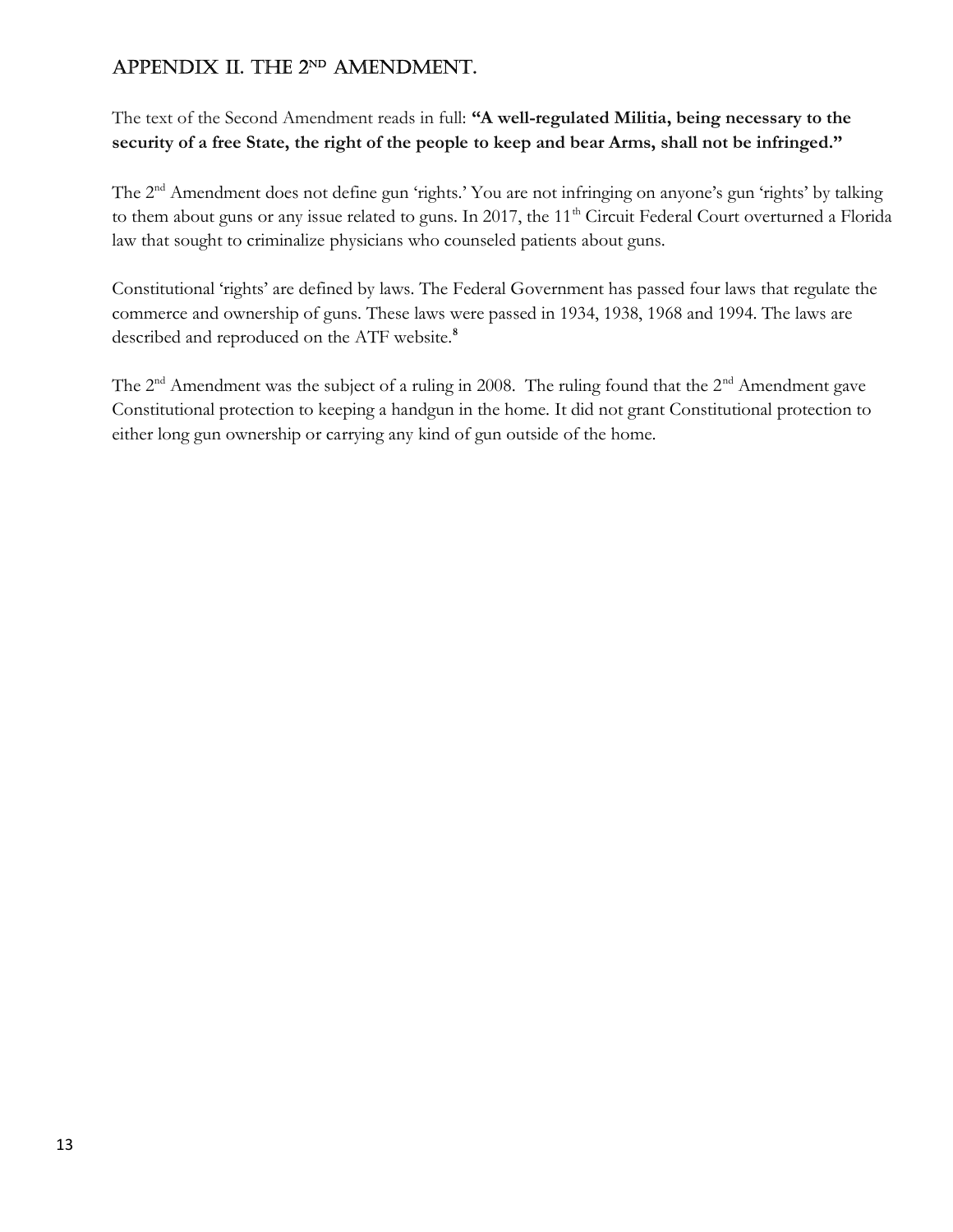### NOTES.

- 1. Z. Gugala, R. Lindsey, "Classification of Gunshot Injuries in Civilians," Clinical Orthopaedics and Related Research, 408 (March, 2003), 65-81.
- 2. Lester Adelson, The Pathology of Homicide (Springfield: Thomas, 1974), Chapter 5.
- 3. SSRN: Understanding Guns and Gun Violence by Michael Weisser :: SSRN.
- 4. R. Pallin, et. al., "Preventing Firearm Death and Injury," Annals of Internal Medicine (June 4, 2019) Preventing Firearm-Related Death and Injury | Annals of Internal Medicine (acpjournals.org).
- 5. Alan Lizotte, et. al., "Factors Influencing Gun Carrying Among Young Urban Males Over the Adolescent -Young Adult Life Course," Criminology (March 7, 2006) https://doi.org/10.1111/j.1745-9125.2000.tb00907.x
- 6. A. Tymula, et. al., "Adolescents' risk-taking behavior is driven by tolerance to ambiguity," PNAS, 109, 42 (October 16, 2012), 17135-17140.
- 7. A. Kellerman, F. Rivara, et. al., "Suicide in the Home in Relation to Gun Ownership," New England Journal of Medicine, 327 (August 13, 1992), 467-72; A. Kellerman, F. Rivara, et. al., "Gun Ownership as a Risk Factor for Homicide in the Home," New England Journal of Medicine, 329 (October 7, 1993) 1084-91.
- 8. Laws on Alcohol, Tobacco, Firearms and Explosives | Bureau of Alcohol, Tobacco, Firearms and Explosives (atf.gov).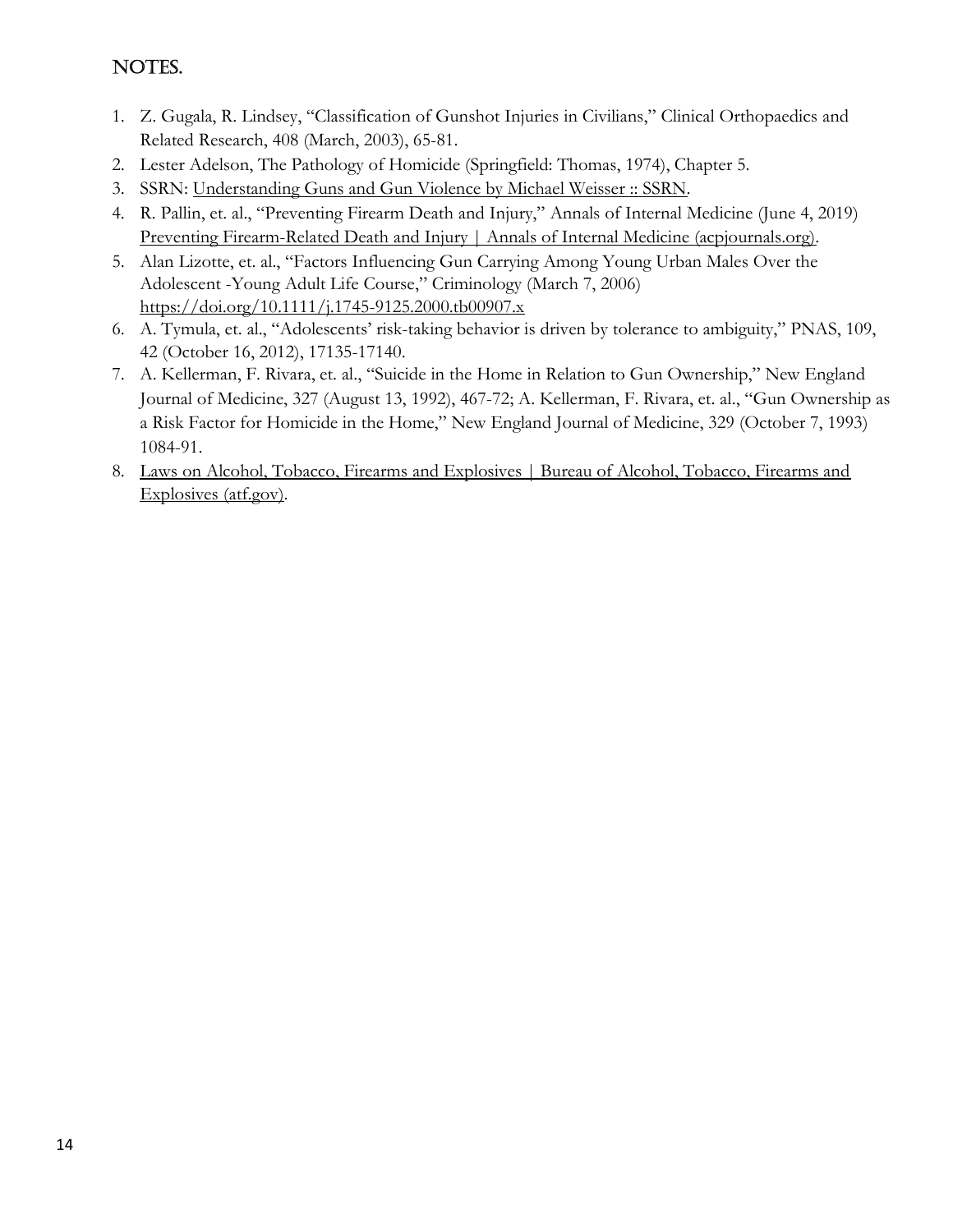#### glossary.

Action – Springs which connect trigger to hammer in handguns.

Breech – Rear of the barrel where ammunition rests before it is fired.

Bullet – Lead or alloy object which is shot out of barrel.

Caliber – Diameter of centerfire ammunition.

Case – Aluminum or brass object which holds powder, primer, and bullet.

Centerfire – Ammunition in which the primer is located at the rear center of the case.

Cylinder – Fixed revolver part which revolves to reload the gun.

Frame – Location within a handgun of the action.

Gauge – Measurement of shotgun ammunition based on number of pellets.

Handgun part which drops on primer which ignites powder.

Hand gun – Any firearm with a barrel length of less than 16 inches

Long gun – Any firearm with a barrel length of 16 inches or longer (some variation in certain states.)

Magazine – External part which attaches to handguns and rifles and holds the ammunition.

Primer – Flammable chemicals which ignite when struck and fire the ammunition.

Propellant – Powder inside case whose ignition by primer creates gas pressures which fire the round.

Rifle – Long gun which fires rimfire or centerfire ammunition.

Rimfire – Ammunition where primer is located inside the case rim.

Round – Another word for ammunition.

Semi-auto – A firearm which fires a round, ejects the empty shell, and loads a fresh round with one trigger pull.

Shotgun – Long gun which fires ammunition called shotshell, which are small lead or alloy balls rather than a solid bullet.

Slide – In pistols the slide is above the barrel and slides back and forth to eject a fired case and load a new round. In some long guns the slide is underneath the barrel and is manually moved to eject and reload the ammunition.

Stock – Rear part of a long gun which rests against the shooter's shoulder.

Trigger – Fitted part of a handgun which cocks and drops the hammer.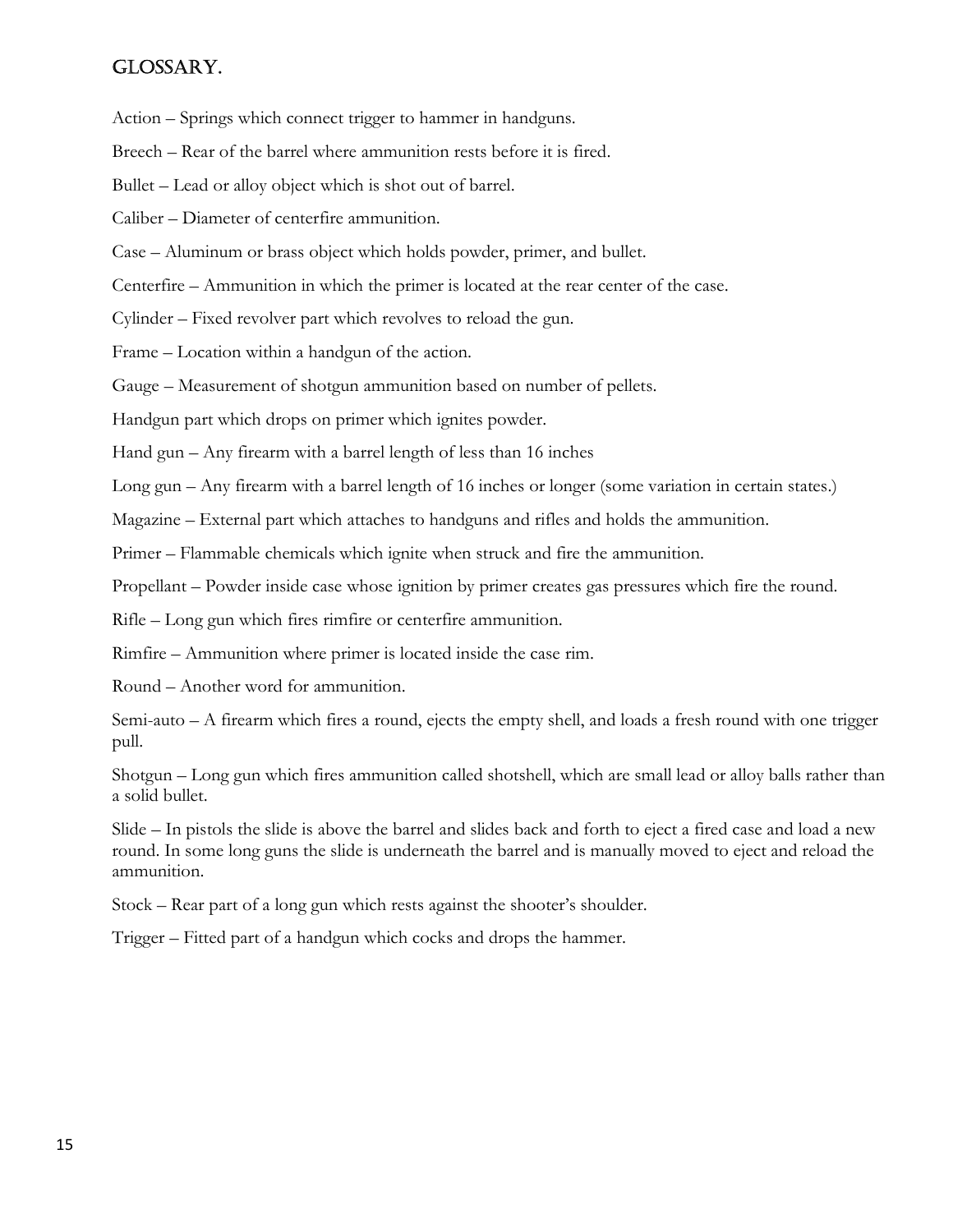### picTures.

Assault Rifle (AR-15).



Note that AR-15 magazine is below the gun, therefore, it can be of any size without interfering with the shooter's aim. Thus, an assault rifle can hold much more ammunition than any other type of long gun.

Note also the collapsible stock which allows the gun to be concealed more easily and also allows the shooter more mobility while shooting the gun.

Note the fixed hand grip which gives the shooter more control of the gun both during shooting activities as well as moving from place to place with the gun.

Note that an assault rifle is always engineered to operate in semi-automatic mode, which allows for a faster rate of fire than a sporting or hunting gun.

Assault Rifle (AK-47)



Note the high-capacity magazine which loads from the bottom. The AK-47 stock is usually fixed because the 30-caliber ammunition used by this gun creates more recoil than the 22-caliber ammunition used in the AR-15.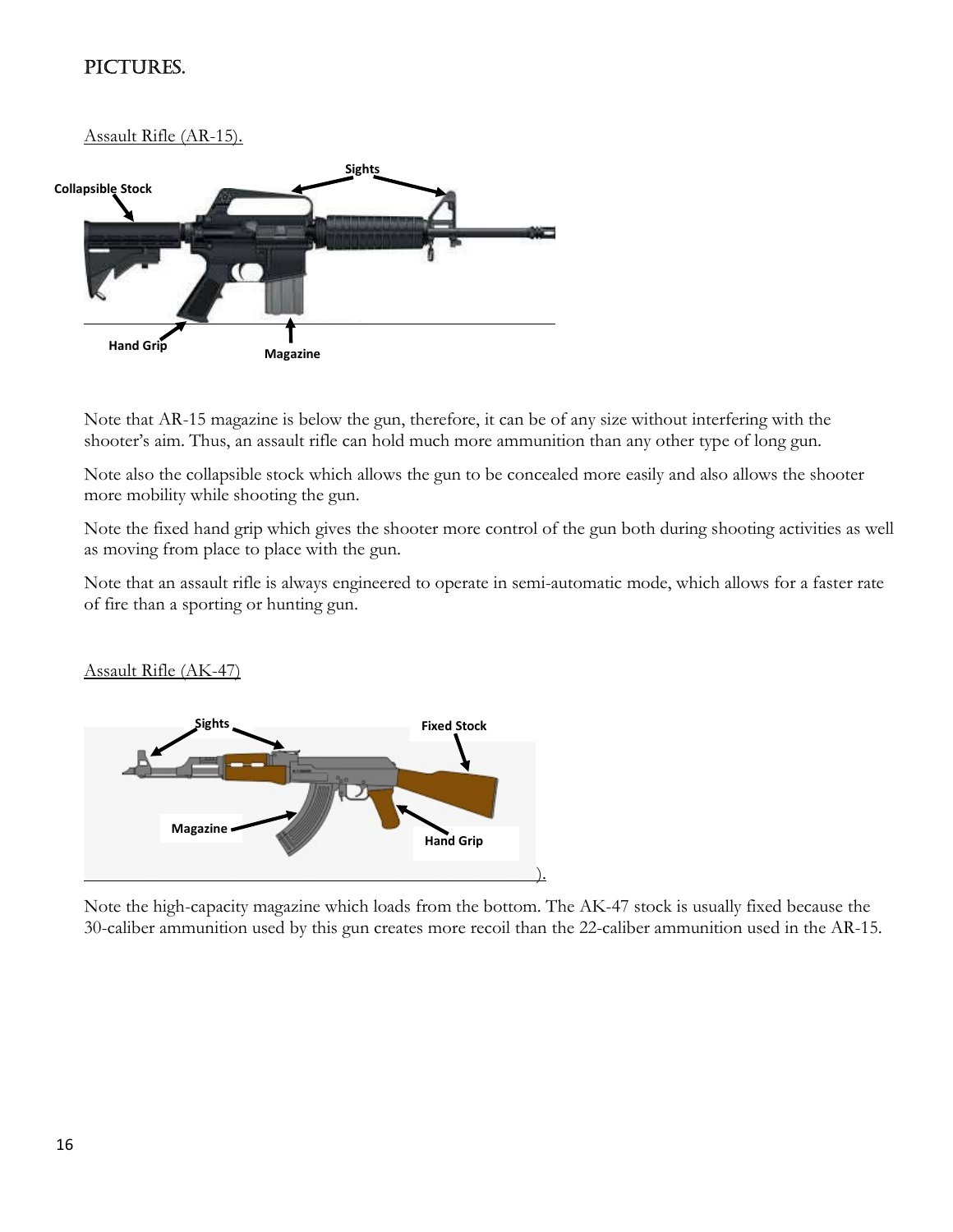#### Bolt-Action Hunting Rifle



The assault rifles pictured above are semi-automatic guns, whereas a bolt-action rifle requires a manual movement to replace an empty, fired case with a fresh, unfired round after every shot.

Since this gun is used for hunting animals, it does not need to deliver large amounts of ammunition quickly, hence it does not need to be fired in semi-automatic mode.

Note the internal magazine which limits the ammunition capacity of the gun.

Pump Shotgun



This gun loads by pushing the slide along the ammunition cylinder which ejects the spent shotshell and inserts a fresh shotshell into the breech. The gun can only hold 3-6 rounds depending on the length of the cylinder.

Like the bolt-action rifle, this gun must be manually reloaded after every round is discharged, which is why such guns are considered hunting or sporting guns, given the slow firing rate.

#### Lever-action rifle



The lever-action rifle loads in similar fashion to the pump-action shotgun. It must be manually reloaded after every discharge by using the lever to eject an empty shell and replace it with a fresh round from the ammunition cylinder.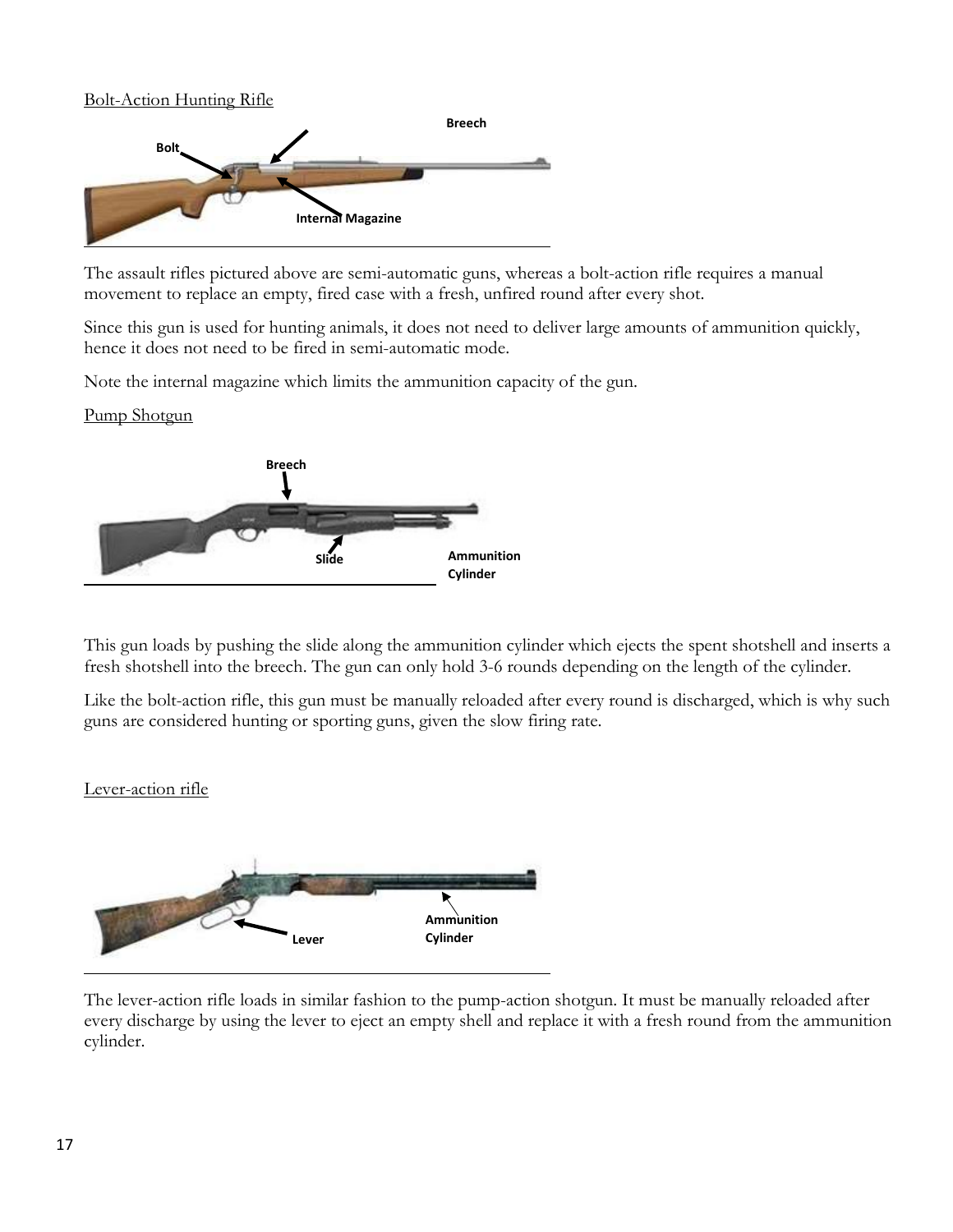### GETTING RID OF A GUN.

- Sell it to a gun dealer. The seller will need to provide the dealer with a name and address, but dealers do not and cannot verify the legal background of the gun's last owner.
- Hand it over to the police. The gun owner should check ahead of time to make sure that the particular agency will accept the gun without any problem.
- A gun should not be given to a friend or anyone else unless the owner believes himself to be in a state of immediate risk because of access to the gun.